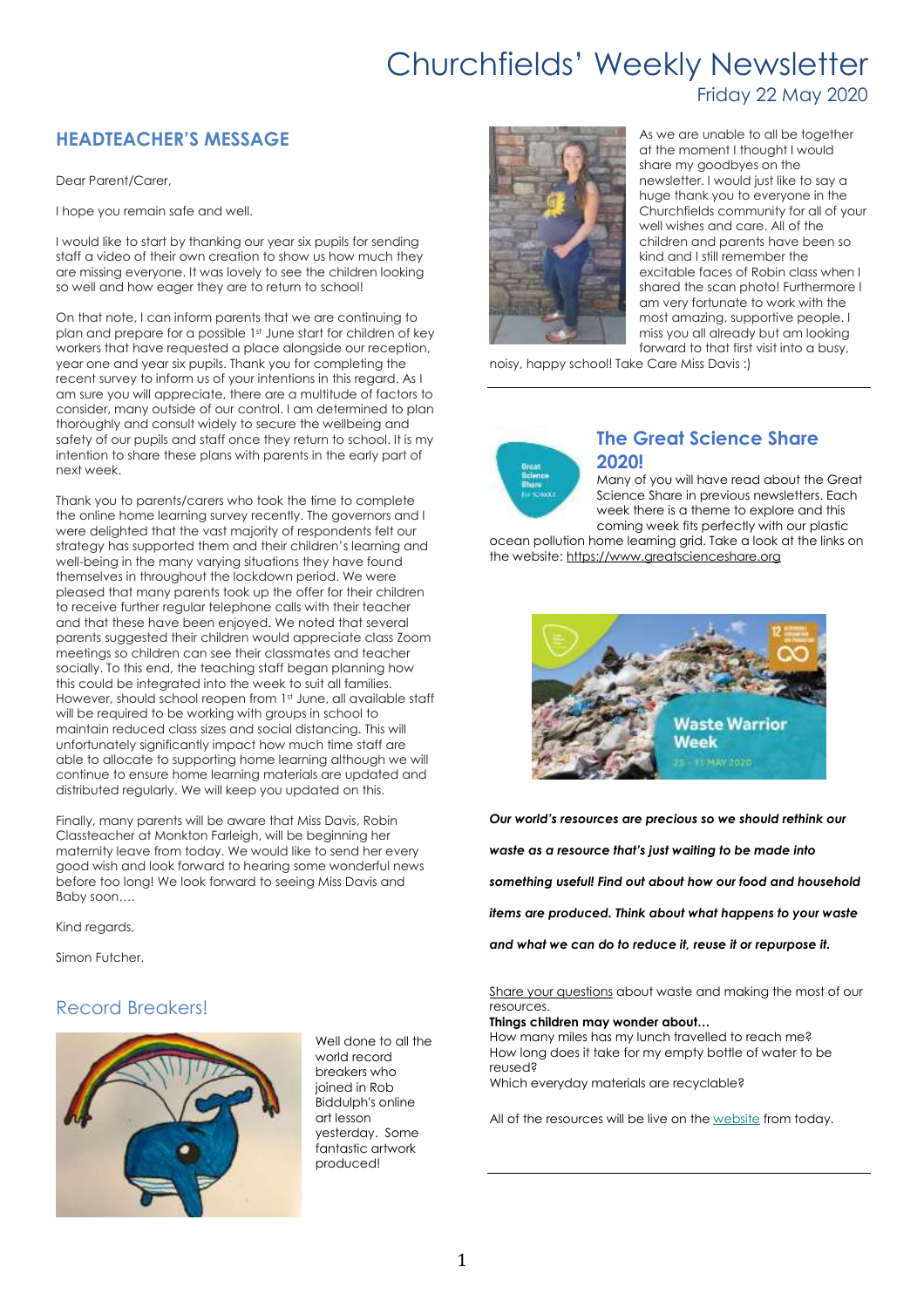Friday 22 May 2020

#### Teachers Pet Competion

Along with the newsletter this week w have attached a sheet containing pictures of our pets for you to try and match with their owners. Miss Ottner has written this poem that might help you work them out.

#### Class pets

As I was talking to the staff, I asked them all, just for a laugh: If you could have a classroom pet – Choose anything – what would you get? Mrs L was first to speak, "I'd bring in Bess, of course, she's sweet." Mrs Pugh would like a squirrel, She'd feed him nuts and call him Cyril. But Mrs Artus loves her ducks, She even cleans up all their muck. Let's see if Robins will agree (Miss Davis loves her dog Rodney) But for the class she thinks a snail, Whilst Mrs Norris wants a whale! A lion's the choice for Mrs Game, She claims that they're easy to tame? Mrs Croker wants a monkey, A cheeky one with dance moves funky. Mrs Cass would like a horse, She says she'll feed it chocolate sauce! Mrs Burton seconds that, Or if not, she'll have a bat! A kitten for Miss Connelly, They're soft and strokable you see. Mrs Dowding chooses a bunny She says they're cute and really funny. I think we should have a cow -Always milk in the staffroom now. Mrs Genner's pet would roar, She'd get herself a dinosaur! We'd have a Churchfields menagerie, Let's hope Mr Futcher will agree… "I think your ideas are great, But, sorry, there's too much red tape."

ROBINS With another beautiful sunny week it has been lovely to hear about your long walks, scavenger hunts and gardening skills. I know that lots of you are enjoying the topic and reading some of your favourite books. It is also lovely to see that some of Robin class are making the most of this time by practising their musical talents, well done!

#### Woodpeckers

.

Well what another areat week of learning from Woodpeckers! Thank you for all the lovely pictures and emails updating us on your activities. This week we have seen you all really embracing the plastic pollution theme with gusto. We have had fantastic up-cycling ideas for your plastic bottles. They have been repurposed into mobile phone holders, pencil pots, elephants, ships, watering cans and target games - great design skills there! The Queen will have received a letter this week from one of our crew (well done Florence!) - fingers crossed for a response. We have had the privilege of reading dog walk diaries, seeing your floating and sinking experiments, lots of great pollution posters, kindness rainbows, lots of splashing in paddling pools, spellings, Big Maths Beat That scores have been broken and lots of you are enjoying a variety of the BBC Bitesize lessons too. Plenty of you also joined in with Draw with Rob this week to try to break a world record. It would be lovely to see some of your drawings. Finally, a special shout out this week to Scarlett who was so inspired by the pollution theme she asked to go on a litter pick around the village. And to Oliver who has taken part in every single PE session with Joe Wicks so far and is proudly wearing his T-Shirt



**FALCONS** have been busy making and creating. Well done to all, thank you for the music lesson photo Daisy and your story Elsa, cheers up the day!

#### Home learning news

KINGFISHER CLASS Hello my lovely Kingfishers. I have loved speaking to lots of you this week and catching up with your parents and so has Mrs Burton. It is great to hear about all of your learning and adventures. It is brilliant to know that so many of you have been safely out and about, feeding the ducks and enjoying the sunshine. We have also loved finding out about how kind you are being to your older and younger siblings. I was amazed to discover that some of you have been decorating stones to add to Connie the COVID-19 cobra in a local Nature Reserve, a long snake full of stones decorated by children. What a wonderful thing to do. Its great to know that using the book and video link to 'Somebody swallowed Stanley' has also inspired so many of you to think about recycling and how we can do our bit to protect the environment. I have seen some brilliant posters .What awesome Kingfishers we have!!!!

**NIGHTINGALES** have been really busy again this week. I've really enjoyed hearing about the maths everyone has been doing. We have some times table superstars in Year 3 and 4, working really hard on the difficult 7 and 8 times table and completing Big Maths and Mathletics too. Everyone sounds like they've been enjoying the sunny weather, going on lots of bike rides and walks and keeping up with PE with Joe! Lots of you have been thinking about plastic pollution and choosing activities from the grids, and some of you loved the pirates so much you've carried on! Fantastic work from everyone. Keep sending photos!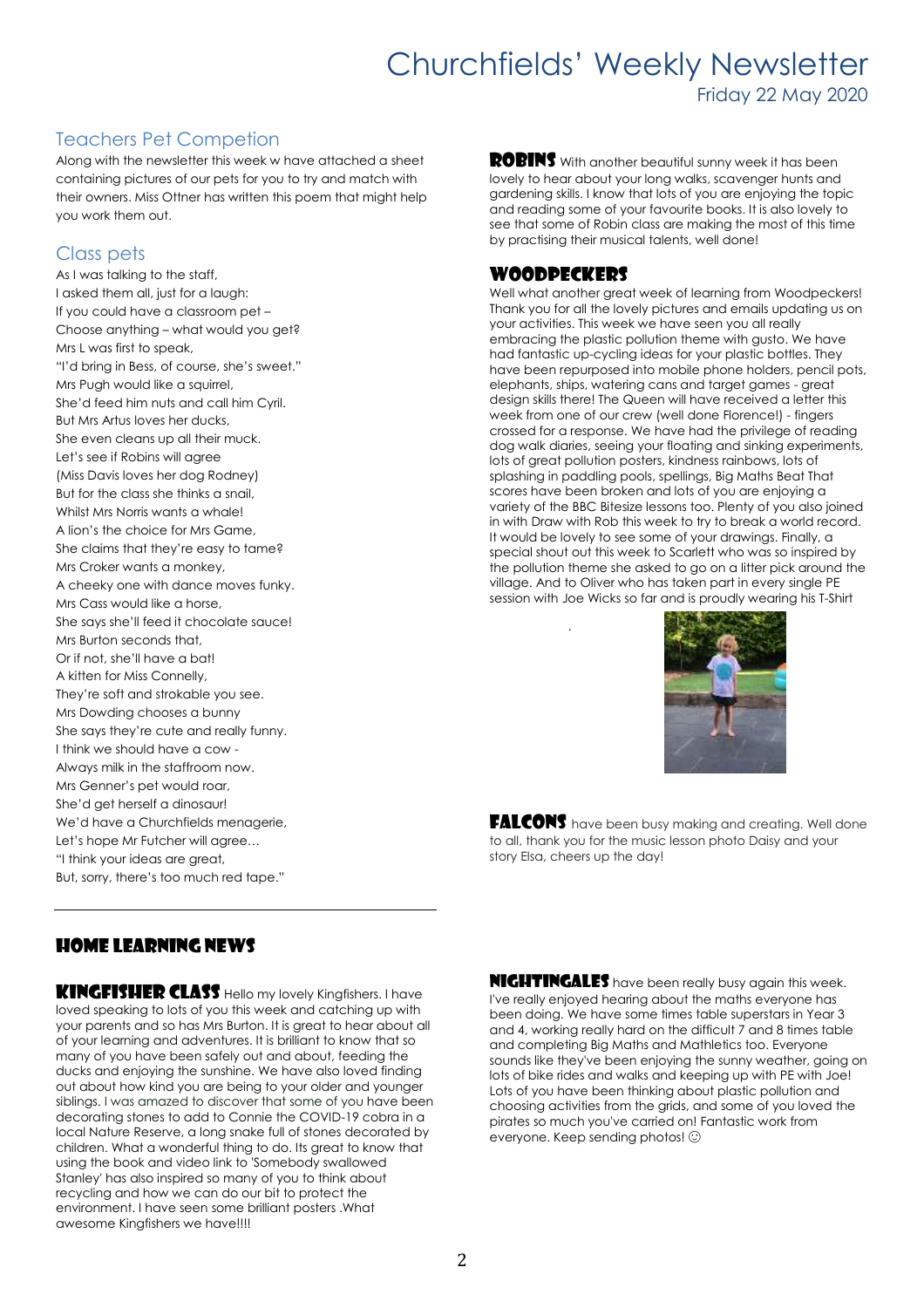Friday 22 May 2020

#### **KESTRELS**

The end of Term 5 is upon us So surely it is now the time To discover what Kestrels are doing And record it all in rhyme

Millie's enjoying her reading Especially the Famous Five The kittens are keeping her busy She's teaching them all how to jive

Martha is working on English and maths And enjoying her time in the sun We're thankful for such lovely weather To let us get out and have fun

Indie has chosen science She got out the paddling pool Experimenting with floating and sinking A great way for her to stay cool

Willow was doing some topic Created a great pirate map If only it had come on the bike ride They might have avoided mishap

Morgan experiments with numbers Colouring those that are prime He knows that sending me maths work Will make me smile every time

Rosie loved being a pirate With lots of creative work Message in a bottle, some weaving Her schoolwork she never shirks

Sam has been missing his swimming But has been out and about on his bike A beautiful project created On a topic he really likes

A model of the solar system Was Laura's great idea She's also keeping healthy Workouts hold no fear

Madelyn's loving her science Inspired by Maddie Moate So many fun experiments But the smores one gets my vote

Annabel has an idea Downloads filmmaker pro The finished video she creates Makes all of our hearts glow

James is using White Rose maths His reading selection is wide He's also helping out on the farm Spending lots of time outside

Drew's story for his buddy Was a fantastic work of art Asahi really loved it Especially the Viperfish part

Mathematics is making Cas happy He works really hard with his mum Algebra, Geometry, times tables too And tricky subtraction sums

Jake's always outdoors With some maths that he's found Or kicking a football And running around

Luca kindly contributed To Kestrels' Recipe book His Bakewell tart looked fantastic What a fabulous, talented cook

Simon made treacle sponge pudding Mum said it was fab and tasty He's also found time for some research About sharks who live in the sea

Emily's writing a story With dragon ruby red How can she keep it a secret And keep it safe and well fed?

Spencer's dad sent me an e-mail "We're drowning in cakes!" it said It's good to know Spencer's happy And certainly very well fed!

William's been working so hard on his maths He's even run out of worksheets! I wonder whether he'll notice If Mum throws in some sneaky repeats?

Aino loved Friday the turtle The star of her own Turtle Time Aino's been studying turtles And created a project sublime

Finley loves chatting on Minecraft He's always got lots to tell He's also spent time in the kitchen Cooking up wonderful smells

My favourite work by Maisy Involved lots and lots of sweets She used up all the wrappers On a bowl to hold more treats

The Smithies love Treasure Island Embracing the pirate theme With music and artwork and lots of DT They all make a really good team